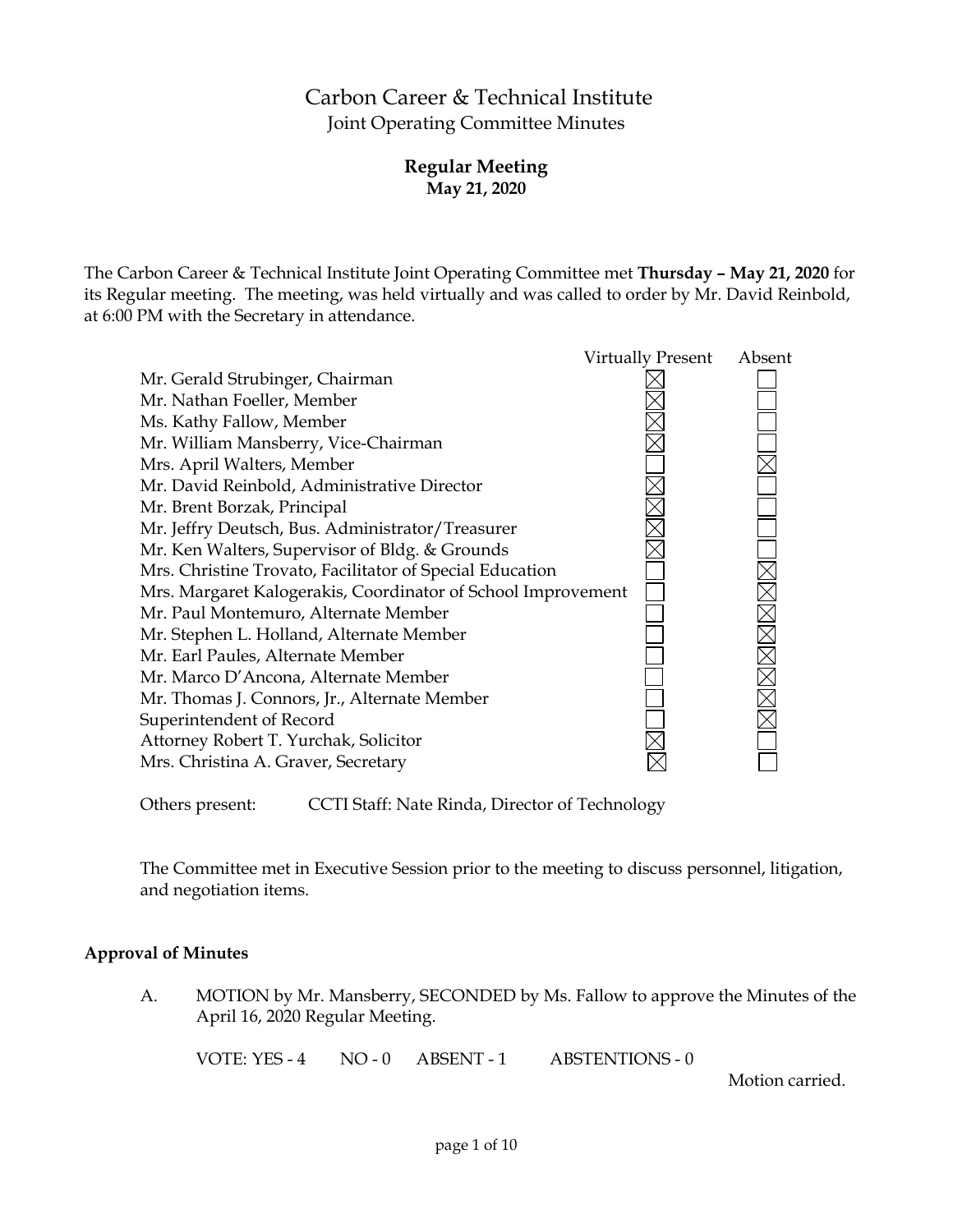# **Public Comment**

- Anna Leigh Conway, CCTIEA President regarding meeting with CCTI Administration and Joint Operating Committee members to engage in discussion surrounding challenges posed to educators during COVID-19 pandemic.
- Rebekah Lorah, CCTI Class of 2020 President on behalf of Class of 2020 requesting consideration of an upgraded graduation model to engage in a ceremony more meaningful to graduates.

# **Administrative Report**

# **Director's report presented by Mr. David Reinbold, Administrative Director:**

- Mr. Reinbold shared and asked JOC board members to vote on the following graduation model:
	- A. MOTION by Ms. Fallow, SECONDED by Mr. Mansberry to approve a graduation ceremony, pending securing a stadium or indoor facility with the following criteria: The ceremony would allow the graduate to enter the stadium/indoor facility with a limited number of guests (no more than four (4) guests per graduate), receive their diploma from a designated individual(s), proceed to a staged area for photographs, and leave the facility. Only one (1) student with designated guests will be present in the stadium/indoor facility at a time. There will be no additional spectators in the stadium/indoor facility to witness the event.
		- Note: This ceremony model was suggested by Rebekah Lorah, Class President on behalf of the CCTI Class of 2020.

| VOTE: YES - 4 | $NO-0$ $ABSENT-1$ | ABSTENTIONS - 0             |
|---------------|-------------------|-----------------------------|
|               |                   | $M_{\odot}$ is a second one |

Motion carried.

# **Approval of Treasurer's Report (April 2020)**

A. MOTION by Mr. Mansberry, SECONDED by Mr. Strubinger to approve the Treasurer's Report for April 2020 showing a final balance of \$6,213,390.87 in the General Fund, and \$80,768.50 in the Student Activities Account.

ROLL CALL VOTE:<br>
Ms. Fallow - Palmerton<br>
Mr. Foeller - Lehighton<br>  $\boxtimes$ Ms. Fallow - Palmerton Mr. Foeller - Lehighton Mrs. Walters - Weatherly Mr. Mansberry - Panther Valley Mr. Strubinger - Jim Thorpe

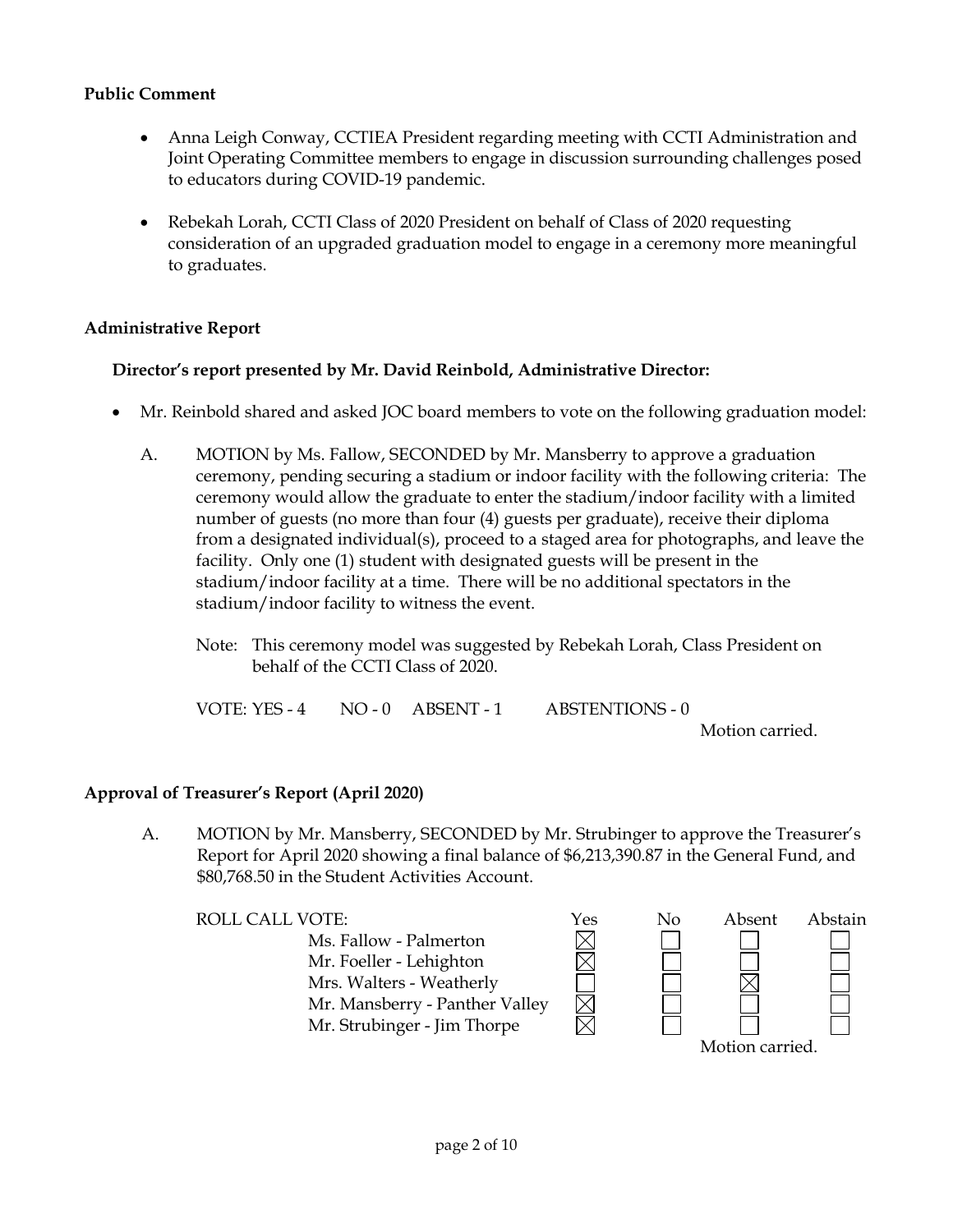### **Approval of Payment of Bills**

A. MOTION by Mr. Mansberry, SECONDED by Mr. Foeller to approve Payment of Bills - General Fund and Other Accounts.

| ROLL CALL VOTE:                | Yes | No | Absent         | Abstain |
|--------------------------------|-----|----|----------------|---------|
| Ms. Fallow - Palmerton         |     |    |                |         |
| Mr. Foeller - Lehighton        |     |    |                |         |
| Mrs. Walters - Weatherly       |     |    |                |         |
| Mr. Mansberry - Panther Valley |     |    |                |         |
| Mr. Strubinger - Jim Thorpe    |     |    |                |         |
|                                |     |    | Motion carried |         |

### **Items of Business**

*Personnel*

# **Hourly Rate Approved – Homebound Instruction**

A. MOTION by Mr. Mansberry, SECONDED by Ms. Fallow to approve the hourly rate for Homebound Instructor for the 2020-2021 school year on an as-needed basis at \$30.00.

VOTE: YES - 4 NO - 0 ABSENT - 1 ABSTENTIONS - 0

Motion carried.

# **Additional Work Days Approved – Part-Time Cooperative Education Coordinator**

- B. MOTION by Mr. Mansberry, SECONDED by Mr. Foeller that Brian Wirth, Part-time Cooperative Education Coordinator, be employed for a period of ten (10) days, during the summer 2020, at his per diem rate.
	- Note: Mr. Wirth will supervise a number of secondary and other students at cooperative education placements, as well as develop additional placements for our students within and outside Carbon County.

| <b>ROLL CALL VOTE:</b>         | Yes | No | Absent          | Abstain |
|--------------------------------|-----|----|-----------------|---------|
| Ms. Fallow - Palmerton         |     |    |                 |         |
| Mr. Foeller - Lehighton        |     |    |                 |         |
| Mrs. Walters - Weatherly       |     |    |                 |         |
| Mr. Mansberry - Panther Valley |     |    |                 |         |
| Mr. Strubinger - Jim Thorpe    |     |    |                 |         |
|                                |     |    | Motion carried. |         |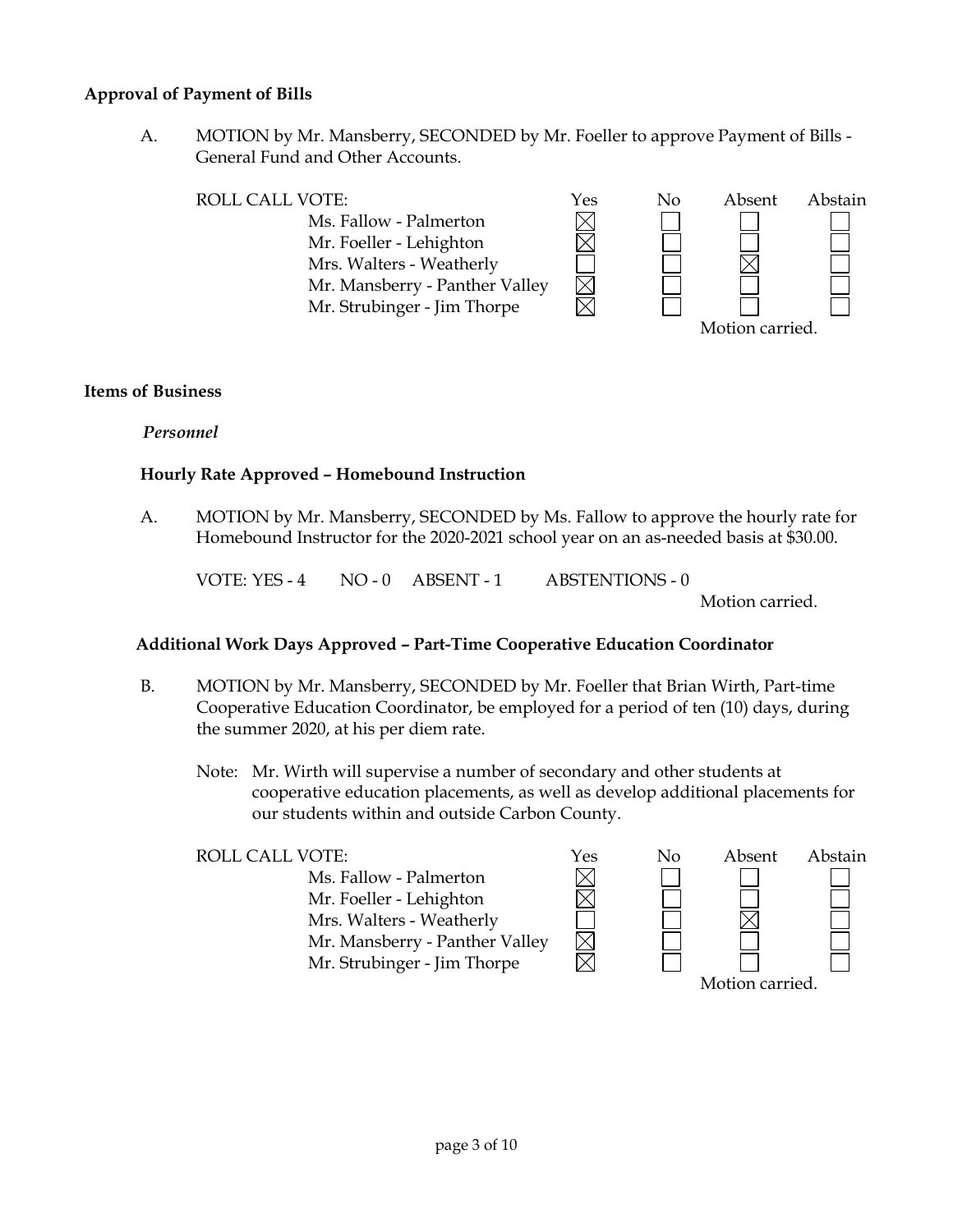# **Additional Work Days Approved – Guidance Counselor**

- C. MOTION by Mr. Mansberry, SECONDED by Ms. Fallow that Eugene Colosimo, Guidance Counselor, be employed for a maximum of eighteen (18) days, during the summer 2020, at his per diem rate.
	- Note: Mr. Colosimo will assist with the coordination of summer student enrollments from the five districts, class scheduling, parent/student conferences, communicating with key personnel in the five sending districts, and other duties as assigned by the Principal and the Administrative Director.



### **Substitute Custodian/Maintenance/Groundskeeper/Cleaner Personnel Approved**

D. MOTION by Mr. Mansberry, SECONDED by Mr. Foeller that the following substitute Custodian/ Maintenance/Groundskeeper/Cleaner Personnel be approved, effective May 22, 2020 through June 2021:

| Thomas Bartholomew     |                       |                 | Frank Olmsted          |  |  |
|------------------------|-----------------------|-----------------|------------------------|--|--|
|                        | Lynzi Binder          |                 | Robert Pathroff        |  |  |
|                        | Stephen Brili         | Ashleigh Rehrig |                        |  |  |
| <b>Heather Cassidy</b> |                       |                 | Dennis Sites           |  |  |
| Frank DeMatto          |                       |                 | Stephen Sosnowski      |  |  |
| Autumn Frey            |                       |                 | <b>Stacie Strack</b>   |  |  |
|                        | <b>Tammy Marshall</b> |                 | Douglass Witt          |  |  |
|                        |                       |                 |                        |  |  |
| VOTE: YES - 4          | $NO - 0$              | ABSENT - 1      | <b>ABSTENTIONS - 0</b> |  |  |

Motion carried.

# **Hourly Rate Approved – Substitute Van/Bus Driver**

E. MOTION by Mr. Mansberry, SECONDED by Ms. Fallow to approve the hourly rate for substitute van/bus driver of \$20.00 through June 2021.

VOTE: YES - 4 NO - 0 ABSENT - 1 ABSTENTIONS - 0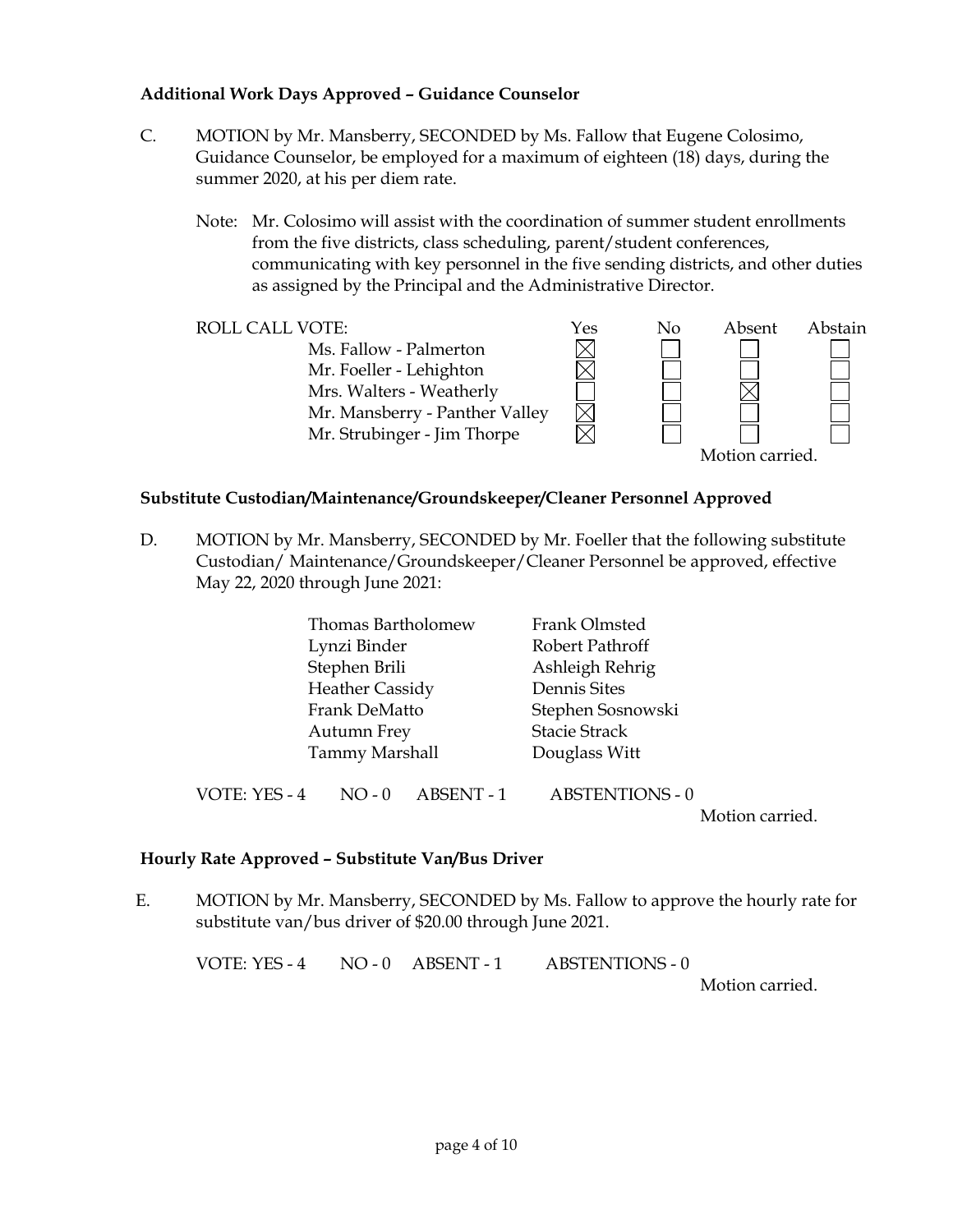### **Substitute Van/Bus Drivers Approved**

F. MOTION by Mr. Mansberry, SECONDED by Mr. Foeller that the following individuals be contracted as a substitute van/bus driver at the approved rate through June 2021:

|               | Lynzi Binder           |            | Robert Pathroff        |                 |
|---------------|------------------------|------------|------------------------|-----------------|
|               | <b>Heather Cassidy</b> |            | Ashleigh Rehrig        |                 |
|               | Jennifer Gonzalez      |            | Elizabeth Schlecht     |                 |
|               | Katherine Holton       |            | Eric Schlecht          |                 |
|               | Lynn Jo Kester         |            | Stephen Sosnowski      |                 |
|               | Sandra Kohutka         |            | <b>Stacie Strack</b>   |                 |
|               | Heather Mullen         |            | <b>Sherry Yorgey</b>   |                 |
|               | Frank Olmsted          |            |                        |                 |
| VOTE: YES - 4 | $NO - 0$               | ABSENT - 1 | <b>ABSTENTIONS - 0</b> | Motion carried. |
|               |                        |            |                        |                 |

### *Education*

### **Reasonable Assurance Notification Approved**

A. MOTION by Mr. Mansberry, SECONDED by Mr. Strubinger to grant permission to notify CCTI employees, who do not work through or do not receive pay for the summer months, that there is a "reasonable assurance" their position will be available to them again when school re-opens in August 2020.

| VOTE: YES - 4 | $NO - 0$ $ABSENT - 1$ | <b>ABSTENTIONS - 0</b> |
|---------------|-----------------------|------------------------|
|               |                       |                        |

Motion carried.

# *Budget & Finance*

### **Depositories Approved**

A. MOTION by Mr. Mansberry, SECONDED by Ms. Fallow to approve the following depositories for Carbon Career & Technical Institute funds as indicated below for the 2020-2021 Fiscal Year: Mauch Chunk Trust Company General Fund Account, Activities Fund Account, Payroll Account PLGIT (Pennsylvania Local Government Investment Trust) House Building Renovation Account, Capital Projects Account, Scholarship Trust Fund, General Fund, CCTI Foundation Account, CCTI Building Renovation/Expansion fund) INVEST (PA Treasurer Program for Local Governments) General Fund Jim Thorpe National Bank General Fund VOTE: YES - 4 NO - 0 ABSENT - 1 ABSTENTIONS - 0 Motion carried.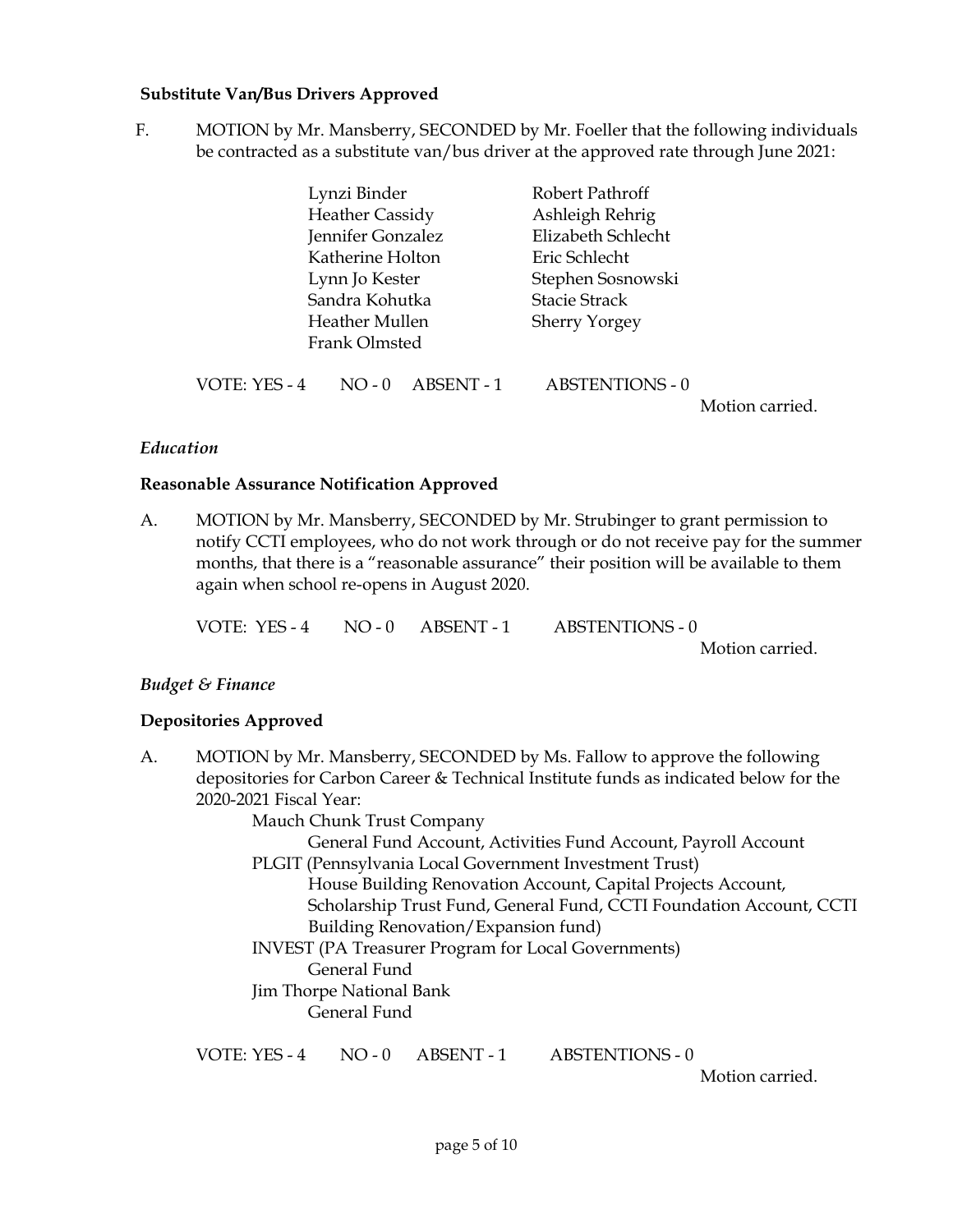MOTION by Mr. Mansberry, SECONDED by Mr. Foeller that the following motions be approved:

# **Cooperative Arrangements Participation Approved**

B. to grant permission to participate in cooperative arrangements for purchasing supplies and computer equipment for the 2020-2021 fiscal year through the following:

> Carbon Lehigh IU #21 Central Susquehanna IU #16

# **National School Lunch Program Participation Approved**

C. to grant permission to participate in the National School Lunch Program and the U.S.D.A. Commodities Program for the 2020-2021 school year.

VOTE: YES - 4 NO - 0 ABSENT - 1 ABSTENTIONS - 0

Motions carried.

# **Medical Plan Cash Opt-Out Election Continuation Approved**

- D. MOTION by Ms. Fallow, SECONDED by Mr. Mansberry to amend the Section 125 Flexible Plan Benefits Plan, effective July 1, 2020 to continue the Medical Plan Cash Opt-Out Election of \$300.00 per month (waive Family Medical Plan) and \$200.00 per month (waive Non-Single Medical Plan).
	- Note: This arrangement has successfully decreased health care expenses in recent years. Buyout amount is the same as 2019-2020.

 $\overline{\boxtimes}$ 

Ms. Fallow - Palmerton Mr. Foeller - Lehighton Mrs. Walters - Weatherly Mr. Mansberry - Panther Valley Mr. Strubinger - Jim Thorpe

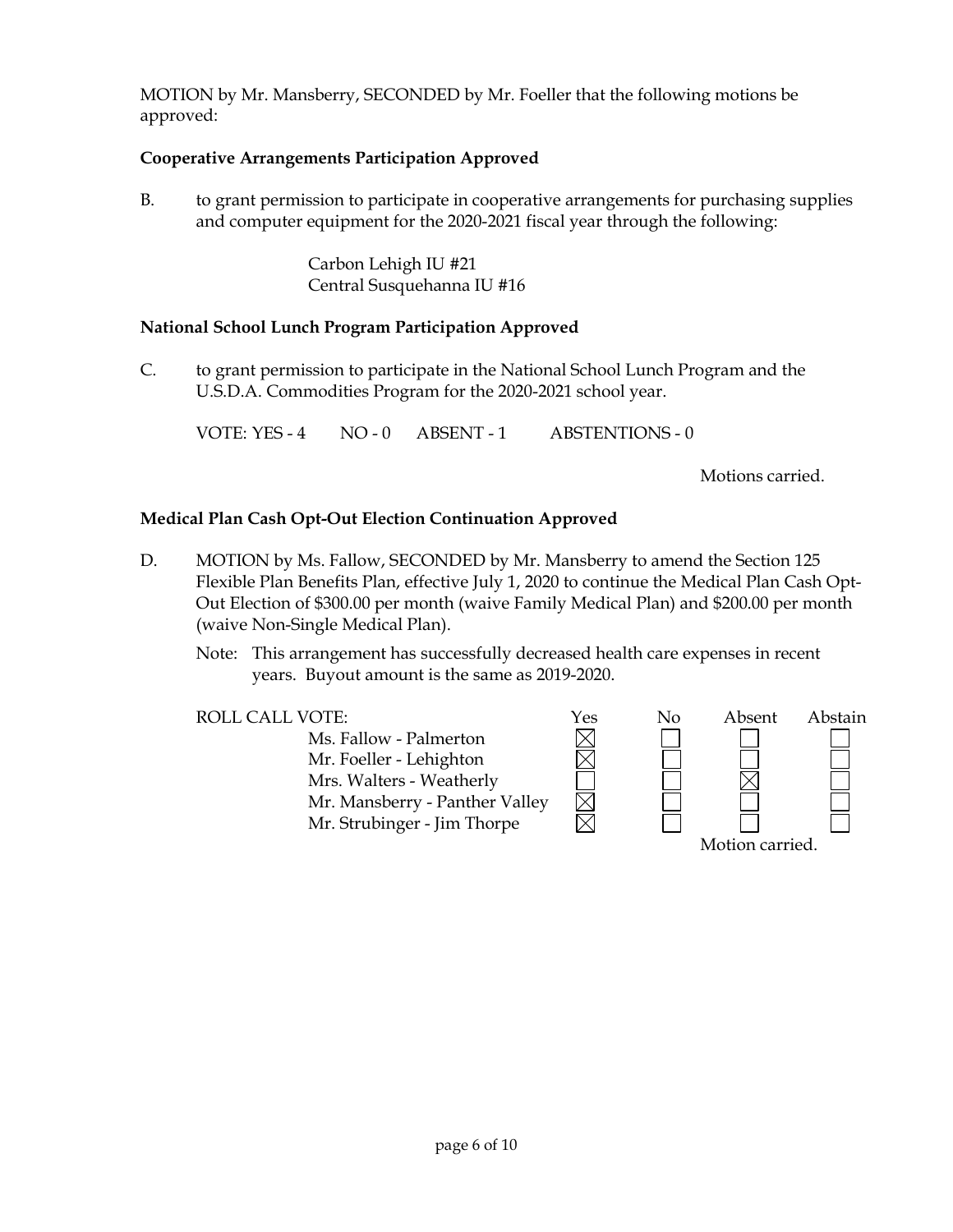# **Auditor Appointed**

E. MOTION by Ms. Fallow, SECONDED by Mr. Mansberry to appoint Kirk, Summa  $\&$ Company (East Stroudsburg, PA) as Auditor for the Carbon Career & Technical Institute Joint Operating Committee for the 2020-2021 fiscal year, effective July 1, 2020, at an annual fee of \$17,500.

Note: The audit covers CCTI, as well as the school foundation and authority.



### **Proposed Operating Budget Approved – CCTI Adult Education Program**

F. MOTION by Mr. Mansberry, SECONDED by Mr. Foeller to approve the 2020-2021 Proposed Operating Budget for the CCTI Adult Education Program, calling for receipts and expenditures in the amount of \$129,988.

VOTE: YES - 4 NO - 0 ABSENT - 1 ABSTENTIONS - 0

Motion carried.

### **Proposed Operating Budget Approved – Carbon Alternative High School Diploma Program**

G. MOTION by Mr. Mansberry, SECONDED by Ms. Fallow to approve the 2020-2021 Proposed Operating Budget for the Carbon Alternative High School Diploma Program, calling for receipts and expenditures in the amount of \$270,000.

VOTE: YES - 4 NO - 0 ABSENT - 1 ABSTENTIONS - 0 Motion carried.

### **Tuition Rate Approved – Carbon Alternative High School Diploma Program**

- H. MOTION by Mr. Mansberry, SECONDED by Mr. Strubinger to approve the Tuition Rate for the Carbon Alternative High School Diploma Program at the rate of \$9,000 per year for the 2020-2021 fiscal year.
	- Note: Tuition payments based on participation fund the program. The daily rate will be \$45.00.

VOTE: YES - 4 NO - 0 ABSENT - 1 ABSTENTIONS - 0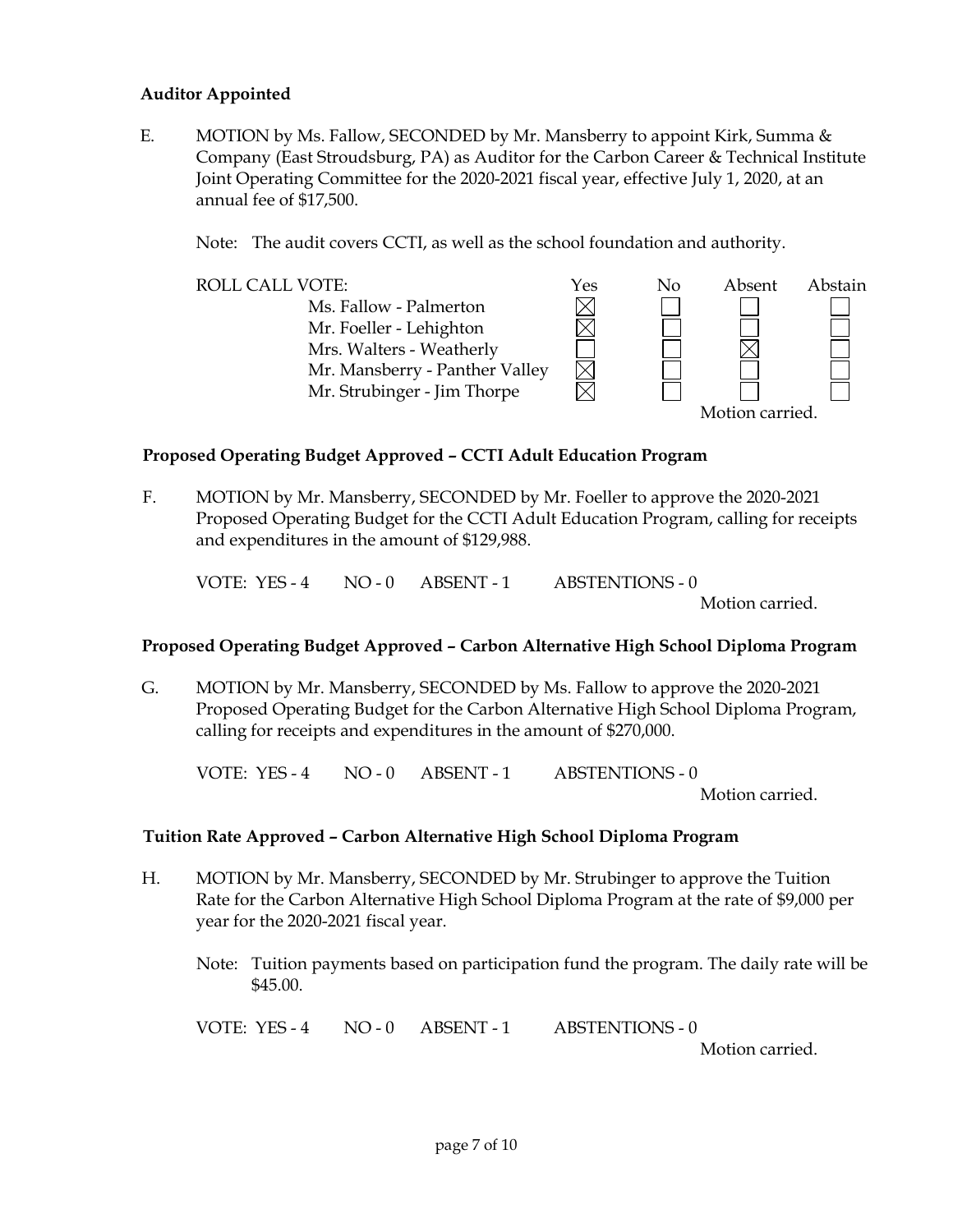# **Proposed Operating Budget Resolutions Acknowledged**

I. MOTION by Mr. Mansberry, SECONDED by Mr. Foeller to acknowledge receipt of the Resolution pertinent to the 2020-2021 Proposed Operating Budget for the Carbon Career & Technical Institute calling for receipts and expenditures in the amount of \$8,713,359 as follows:

> **Jim Thorpe Area School District** Yes – 9, No - 0, Absent – 0, Abstentions – 0 – **Approved**

> **Lehighton Area School District** Yes – 7, No - 0, Absent – 2, Abstentions – 0 – **Approved**

> **Palmerton Area School District** Yes – 8, No - 0, Absent – 1, Abstentions – 0 – **Approved**

**Panther Valley School District**

Yes – 8, No - 0, Absent – 1, Abstentions – 0 – **Approved**

Note: The budget has received all of the required votes and is approved for the 2020- 2021 school year.

VOTE: YES - 4 NO - 0 ABSENT - 1 ABSTENTIONS - 0

Motion carried.

# *Buildings & Grounds*

### **Welder Purchase Approved**

A. MOTION by Mr. Mansberry, SECONDED by Ms. Fallow to purchase nine (9) Miller XMT 350 welders (\$4,400 each) and one (1) Miller Dynasty 280 welder (\$7,850) at a total cost of \$47,450 from Paxair Distribution, Inc., Hazleton, PA. The cost of the welders includes trade-ins of old welders.

Note: The cost will be paid through Perkins and supplemental equipment grants.

Ms. Fallow - Palmerton Mr. Foeller - Lehighton Mrs. Walters - Weatherly Mr. Mansberry - Panther Valley Mr. Strubinger - Jim Thorpe

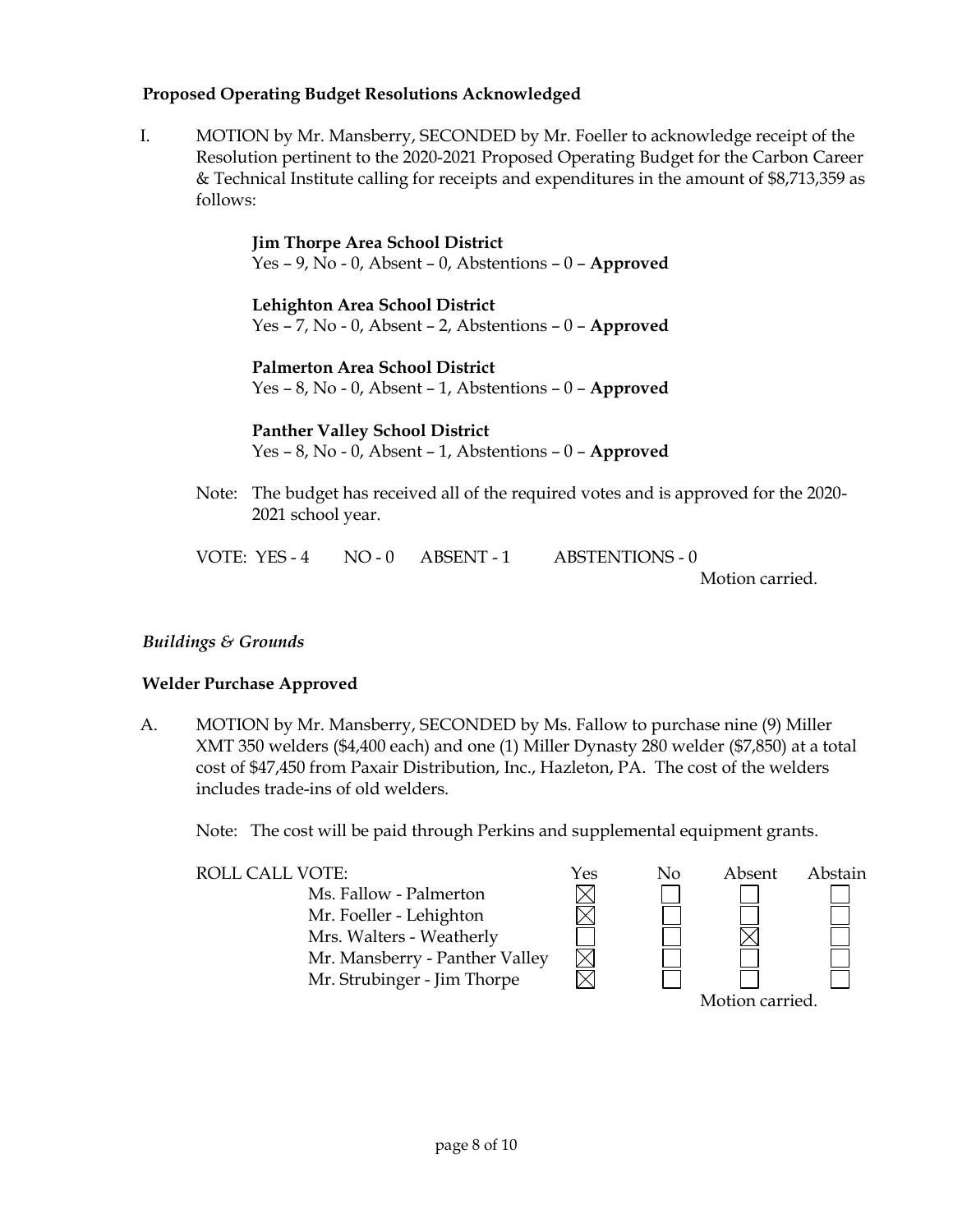# *Administrative*

# **Technology in Education Legal Counsel Consortium Participation Approved**

- A. MOTION by Mr. Mansberry, SECONDED by Ms. Fallow to enter into an agreement with Carbon Lehigh Intermediate Unit #21 (CLIU 21) for participation in the Technology in Education Legal Counsel Consortium for the 2020-2021 fiscal year.
	- Note: Sweet, Stevens, Katz & Williams is offering this service on a consortium basis through CLIU 21. This service is designed to provide legal support in the complicated and ever changing legal landscape that surrounds technology in an educational setting. The Technology Counsel Consortium provides proactive strategies, training and model policies designed to prevent digital-age problems that can lead to liability. The overall pricing for this valuable service typically falls between \$560.00 and \$800.00 based on the number of participants.

| <b>ROLL CALL VOTE:</b>         | Yes | No | Absent          | Abstain |
|--------------------------------|-----|----|-----------------|---------|
| Ms. Fallow - Palmerton         |     |    |                 |         |
| Mr. Foeller - Lehighton        |     |    |                 |         |
| Mrs. Walters - Weatherly       |     |    |                 |         |
| Mr. Mansberry - Panther Valley |     |    |                 |         |
| Mr. Strubinger - Jim Thorpe    |     |    |                 |         |
|                                |     |    | Motion carried. |         |

# **Carbon Alternative High School Diploma Program Class Schedule Approved**

B. MOTION by Mr. Mansberry, SECONDED by Mr. Foeller to approve 2020-2021 class schedule for the Carbon Alternative High School Diploma Program as follows:

> **Summer 2020** Monday, July 6, 2020 – Monday, September 21, 2020 (50 days)

### **Fall 2020**

Wednesday, October 5, 2020 – Thursday, December 17, 2020 (50 days)

### **Winter 2021**

Monday, January 5, 2021 – Monday, March 22, 2021 (50 days)

# **Spring 2021**

Wednesday, April 6, 2021 – Tuesday, June 15, 2021 (50 days)

Note: Snow/emergency days are made up at the end of each semester.

VOTE: YES - 4 NO - 0 ABSENT - 1 ABSTENTIONS - 0